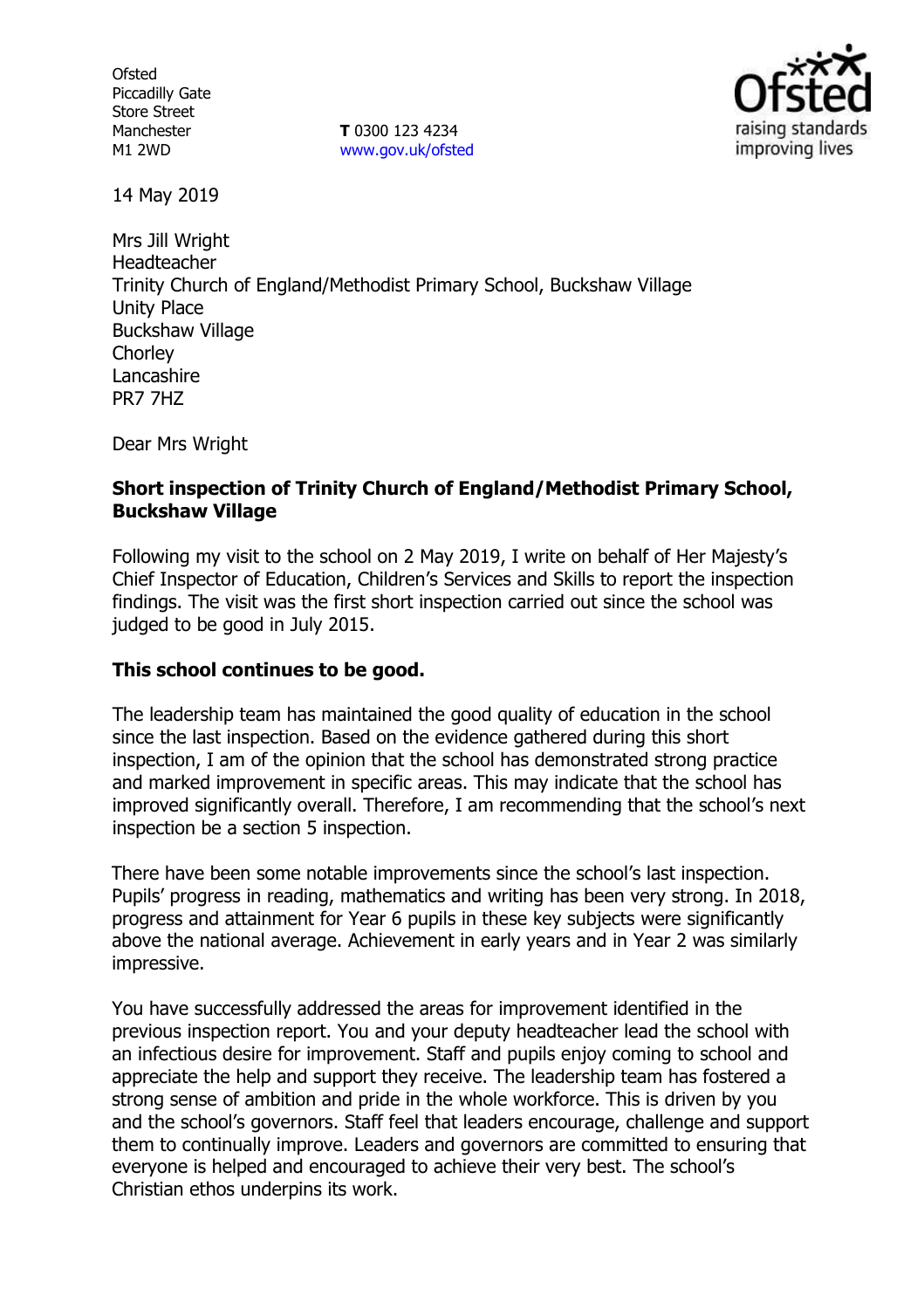

From my meeting with governors, it was very evident that they are skilled and experienced. They know the school extremely well and hold leaders to account effectively. They use information that leaders provide to make sure that plans for improving the school focus on the correct priorities. Governors share your determination to make sure that all groups of pupils make equally strong progress.

As I walked around the school with you and your deputy headteacher, I saw that the staff are totally united in their determination to provide the highest standard of education possible for the pupils. Staff said that, on a daily basis, you and your leadership team are around school, challenging and supporting teachers and pupils to do their very best.

During my conversation with pupils at lunchtime, they spoke with great enthusiasm about the curriculum that you provide. They were very appreciative of the numerous enrichment and additional activities. These include visits to museums, singing as part of a choir and a whole range of sporting activities. Some pupils said that they are proud to represent their school as a member of the football and netball teams. Pupils also benefit from learning about other faiths and cultures. They learn about all religions. They have a first-hand opportunity to learn about Islam through their link with Sacred Heart Primary School in Blackburn, which serves a predominantly Muslim community.

As well as encouraging and expecting high educational aspiration, you have developed a positive school community. There were 175 parents who responded to Ofsted's online questionnaire, Parent View. They were positive about the leadership of the school. Parents spoken to at the beginning of the inspection are very appreciative of your drive and the commitment that you have for all within the school community. Parents' comments included: 'Ms Wright is an inspiration', and, 'I can wholeheartedly say that we all feel part of the school family'. Parents said that their children are happy and safe.

You have addressed the areas for improvement successfully, which were identified in the previous inspection report. At the last inspection, you were asked to strengthen the curriculum, so that more emphasis would be placed on reducing the number of incidents of poor behaviour and derogatory language. You have addressed this by creating a behaviour culture that reflects the ethos of the school. Since the previous inspection, incidents of poor behaviour have all been logged. The number of incidents has reduced year on year. Pupils have many opportunities in assemblies and in the curriculum to learn about positive behaviour and taking responsibility. This is particularly evident in their work in religious education. There were many examples, in all classes, where pupils have the opportunity to reflect on their responsibility to care for other pupils. At the same time, you have worked with the pupils to make sure that they understand their role in ensuring that everyone feels safe and happy. During the inspection, I spoke with a number of pupils who were unanimous in the view that everyone was happy and secure. A typical comment from pupils was: 'We all look after each other and our teachers are always there to help.' I observed the pupils at play and in class. At all times, their behaviour was exemplary.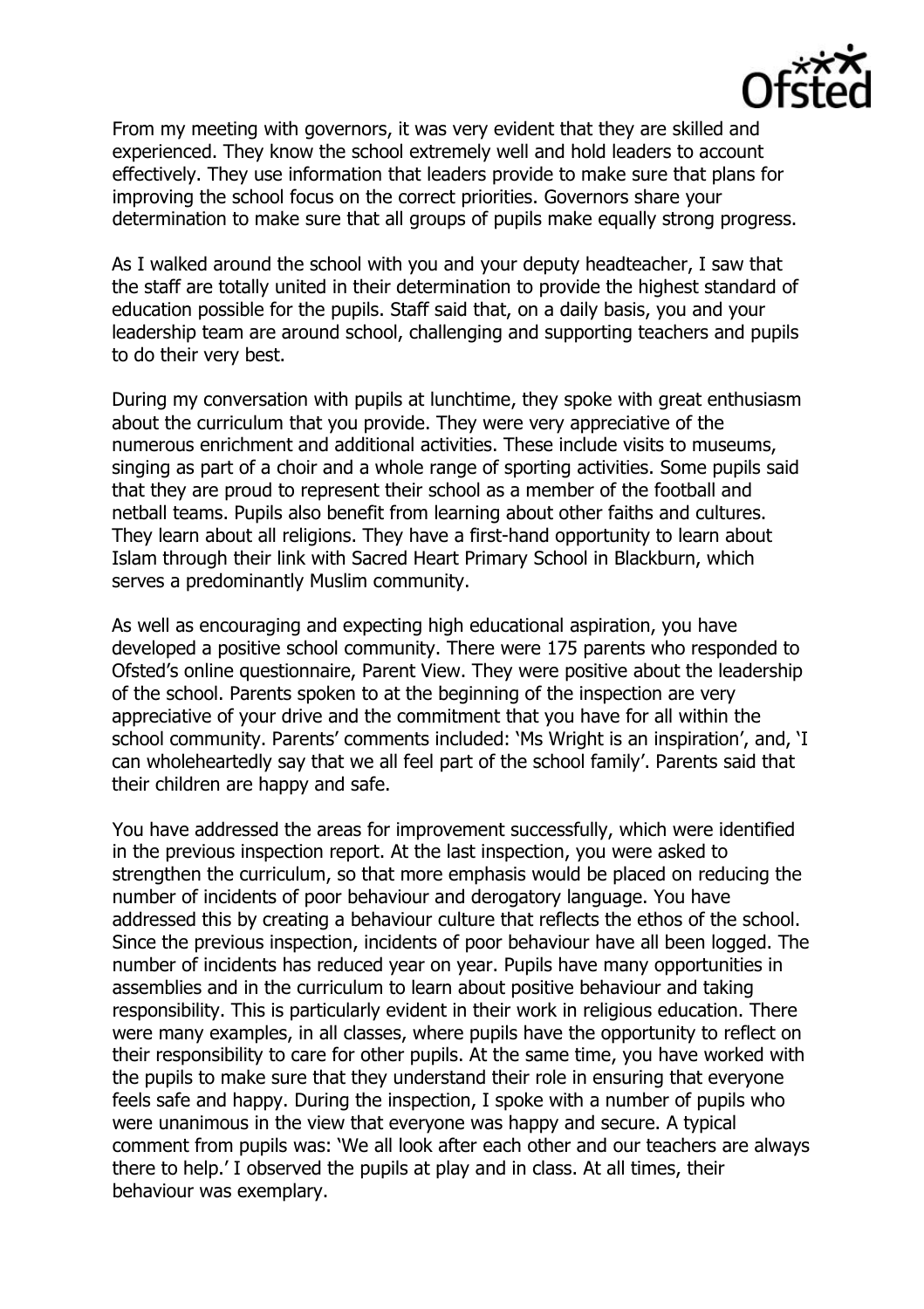

## **Safeguarding is effective.**

The school's safeguarding procedures and routines are excellent. The leadership team has ensured that all safeguarding arrangements are fit for purpose. Everyone on the staff is alert to pupils' needs and to any warning signs that pupils may need help. In addition, a well-trained team of staff keeps a close watch on attendance and family matters. All staff and governors are trained effectively in all aspects of safeguarding. Employment checks on staff are made and kept correctly. Pupils' records are up to date.

Pupils said that there is no bullying in the school. That being said, any allegations of bullying are taken seriously. Staff follow up any problems promptly and thoroughly. Pupils learn how to keep themselves safe in different situations and know what to do if they are worried about something. They said that they feel safe in school.

# **Inspection findings**

- $\blacksquare$  At the start of the inspection, we agreed our key lines of enguiry. I have already written about how well you have addressed the areas for improvement identified in the previous inspection report. I have also commented on how effectively you manage safeguarding.
- $\blacksquare$  The first line of enguiry was to consider how the quality of teaching and learning is securing high achievement, particularly for the most able. During our visits to classrooms, we witnessed a successful learning culture, underpinned by mutual respect and highly positive relationships. Pupils' attitudes to learning are very positive. This was evident in the diligent way that they applied themselves to their activities.
- The most able pupils make some strong progress. They are challenged to take responsibility for their own development. We saw some good examples in their books where they make decisions about their learning and, on occasion, decided themselves how they would develop their work.
- A further line of enquiry focused on the actions that leaders have taken to improve pupils' ability to solve problems in mathematics and apply this within other subjects. During my visit, we saw Year 3 pupils engaged in a challenging problem-solving activity. The teacher was skilled in ensuring that the pupils had deep technical vocabulary to help them. Year 2 pupils worked collaboratively to solve problems in relation to three-dimensional shapes. Current workbooks demonstrate firm foundations in mathematics, which pupils apply to solving more complex problems across a range of contexts. All pupils, including the most able, are given opportunities to develop their reasoning further or to think more deeply about their learning.
- The monitoring of mathematics lessons has been rigorous. Your team has also worked hard to ensure that pupils have significant opportunities to apply their mathematical skills in other subjects. This work is consistent across the school and is of a high standard. For example, in a recent health week, pupils engaged in measuring how far they could jump and the time taken to do exercises. In art, pupils have developed a more practical understanding of symmetry. In Year 4, in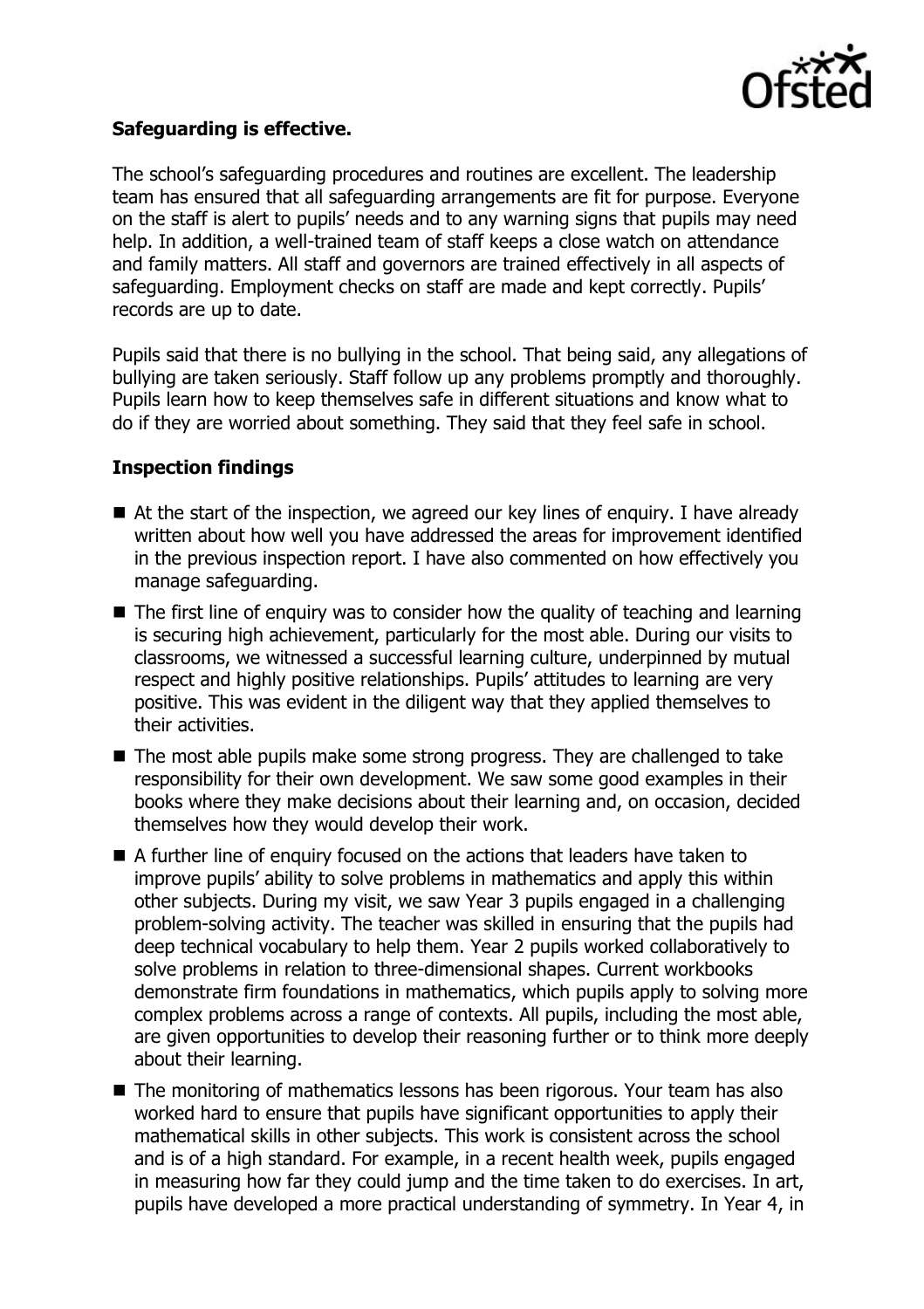

geography, pupils drew graphs to explore temperature and rainfall.

- The final line of enguiry was about the quality of provision to ensure that pupils write at a consistently high standard. Overall, the teaching of writing is effective. Teachers ensure that pupils learn and practise different kinds of writing. Pupils develop and apply an appropriate range of vocabulary and punctuation in their writing as they move through the school. Teachers' expectations of what pupils can achieve in writing are high. Year 5 pupils developed effective plans to support them in writing a letter in relation to their class reading book 'Kensuke's Kingdom'.
- While pupils produce some high standards of writing, this is not consistently the case when they are writing in their topic work, particularly in geography and history. Throughout the school, this can vary in respect of the opportunities for pupils to write, as well as in the quality of their writing. In some classes, there are limited opportunities for pupils to write in geography and history. Sometimes, pupils do not consistently take the same care over their spelling and sentence construction in these subjects.

## **Next steps for the school**

Leaders and those responsible for governance should ensure that:

 $\blacksquare$  pupils' writing in geography and history is of the same standard as it is when they are writing in their English books.

I am copying this letter to the chair of the governing body, the director of education for the Diocese of Blackburn, the regional schools commissioner and the director of children's services for Lancashire. This letter will be published on the Ofsted website.

Yours sincerely

Andrew Morley **Ofsted Inspector**

## **Information about the inspection**

During the inspection, I carried out short visits with you and your deputy headteacher to all year groups, including early years. I met with you and the leadership team, the chair of governors and other members of the governing body. I spoke to a representative of the local authority. I spoke to parents at the beginning of the school day. I considered the 175 written responses to Ofsted's online questionnaire, Parent View. I also considered the 39 responses to Ofsted's staff questionnaire. There were no responses to Ofsted's pupil questionnaire. I scrutinised a range of school documentation, including the single central record, the school's self-evaluation and school improvement plans, the minutes of governing